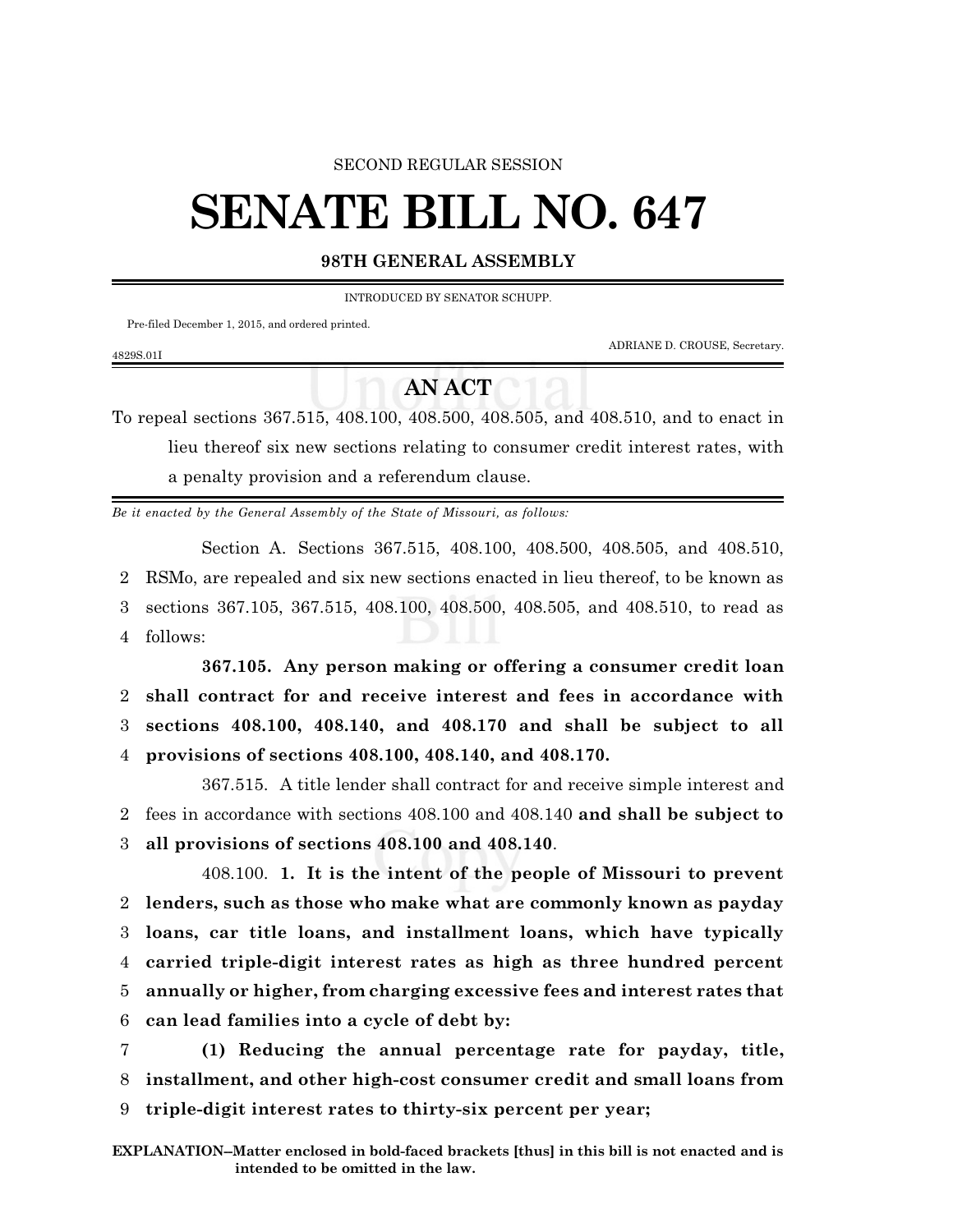**(2) Extending to veterans and others the same thirty-six percent rate limit in place for payday and title loans to active military families as enacted by the 109th United States Congress in 10 U.S.C. Section 987; and**

 **(3) Preserving fair lending by prohibiting lenders from structuring other transactions to avoid the rate limit through subterfuge.**

 **2.** This section shall apply to all loans which are not made as permitted by other laws of this state except that it shall not apply to loans which are secured by a lien on real estate, nonprocessed farm products, livestock, farm machinery or crops or to loans to corporations. On any loan subject to this section, any person, firm, or corporation may charge, contract for and receive interest on the unpaid principal balance at rates agreed to by the parties **provided that the interest, fees, and finance charges shall not exceed an annual percentage rate of thirty-six percent**.

 **3. A person shall not engage in any device or subterfuge intended to evade the requirements of this chapter through any method including, but not limited to, mail, telephone, internet, or any electronic means, including:**

 **(1) Offering, making, assisting a borrower to obtain, or brokering a loan at an annual percentage rate prohibited by this section, making loans disguised as personal property sales and leaseback transactions, or disguising loan proceeds as cash rebates for the pretextual installment sale of goods or services;**

 **(2) Making, assisting a borrower to obtain, or brokering an offer of credit, or in whole or in part, from a third party, or acting as an agent for a third party, regardless of whether the third party is exempt from licensing or whether approval, acceptance, or ratification by the third party is necessary to create a legal obligation for the third party; or**

 **(3) Charging any application fee for the provision of credit or any fee for participation in a credit plan, if such a fee is authorized under any applicable section of Missouri law, without including the fees in the calculation of the annual percentage rate of the credit in accordance with the allowable rate set forth in this section.**

408.500. 1. Lenders, other than banks, trust companies, credit unions, savings banks and savings and loan companies, in the business of making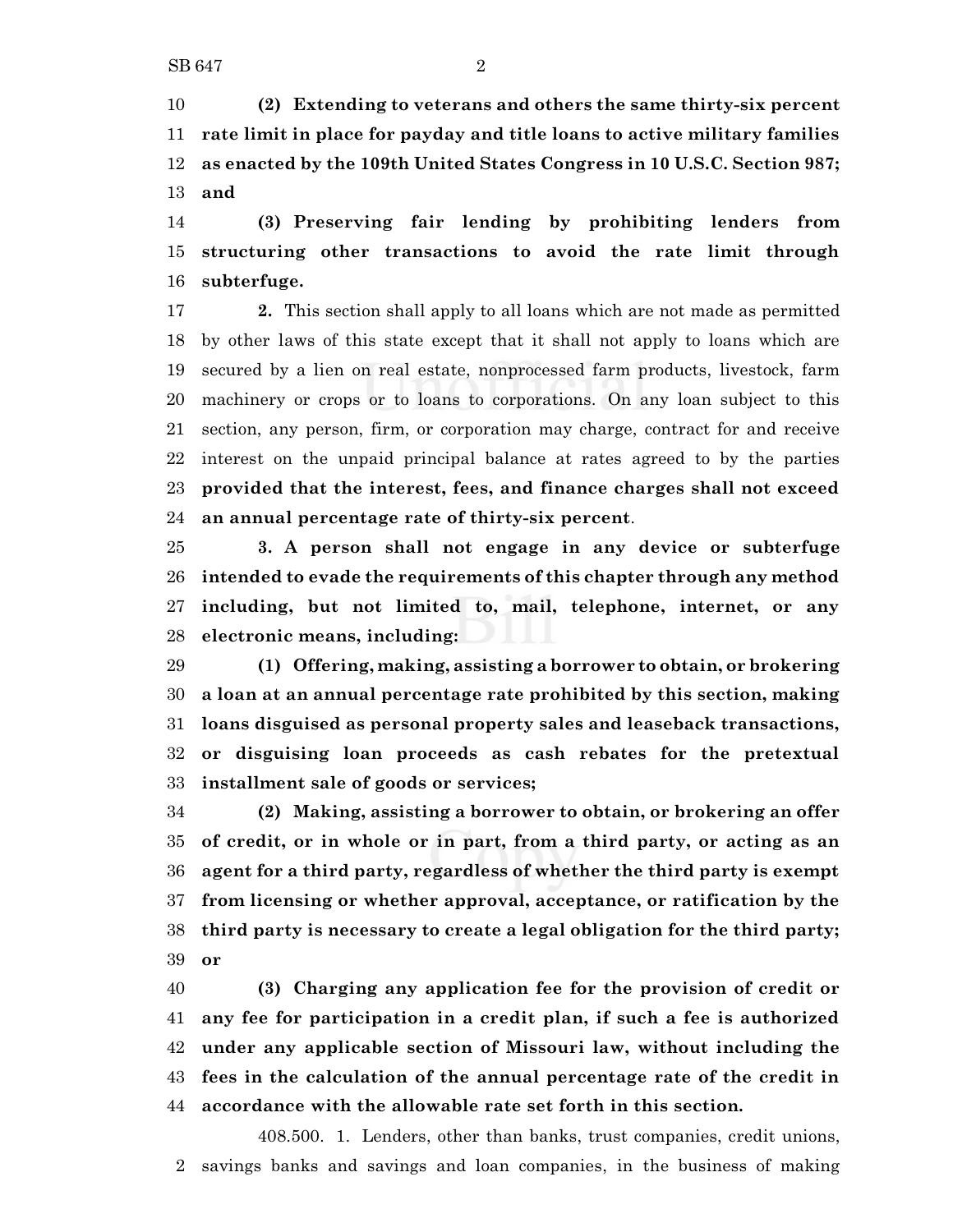unsecured loans of five hundred dollars or less**, commonly known as payday lenders,** shall obtain a license from the director of the division of finance. An annual license fee of five hundred dollars per location shall be required. The license year shall commence on January first each year and the license fee may be prorated for expired months. The director may establish a biennial licensing arrangement but in no case shall the fees be payable for more than one year at a time. The provisions of this section shall not apply to pawnbroker loans, consumer credit loans as authorized under chapter 367, nor to a check accepted and deposited or cashed by the payee business on the same or the following business day. The disclosures required by the federal Truth in Lending Act and regulation Z shall be provided on any loan, renewal or extension made pursuant to this section and the loan, renewal or extension documents shall be signed by the borrower.

 2. Entities making loans pursuant to this section shall contract for and receive simple interest and fees in accordance with sections 408.100 and 408.140 **and shall be subject to all provisions of sections 408.100 and 408.140**. Any contract evidencing any fee or charge of any kind whatsoever, except for bona fide clerical errors, in violation of this section shall be void. Any person, firm or corporation who receives or imposes a fee or charge in violation of this section shall be guilty of a class A misdemeanor.

 3. Notwithstanding any other law to the contrary, cost of collection expenses, which include court costs and reasonable attorneys fees, awarded by the court in suit to recover on a bad check or breach of contract shall not be considered as a fee or charge for purposes of this section.

 4. Lenders licensed pursuant to this section shall conspicuously post in the lobby of the office, in at least fourteen-point bold type, the maximum annual percentage rates such licensee is currently charging and the statement:

## NOTICE:

 This lender offers short-term loans. Please read and understand the terms of the loan agreement before signing.

 5. The lender shall provide the borrower with a notice in substantially the following form set forth in at least ten-point bold type, and receipt thereof shall be acknowledged by signature of the borrower:

 (1) This lender offers short-term loans. Please read and understand the terms of the loan agreement before signing.

(2) You may cancel this loan without costs by returning the full principal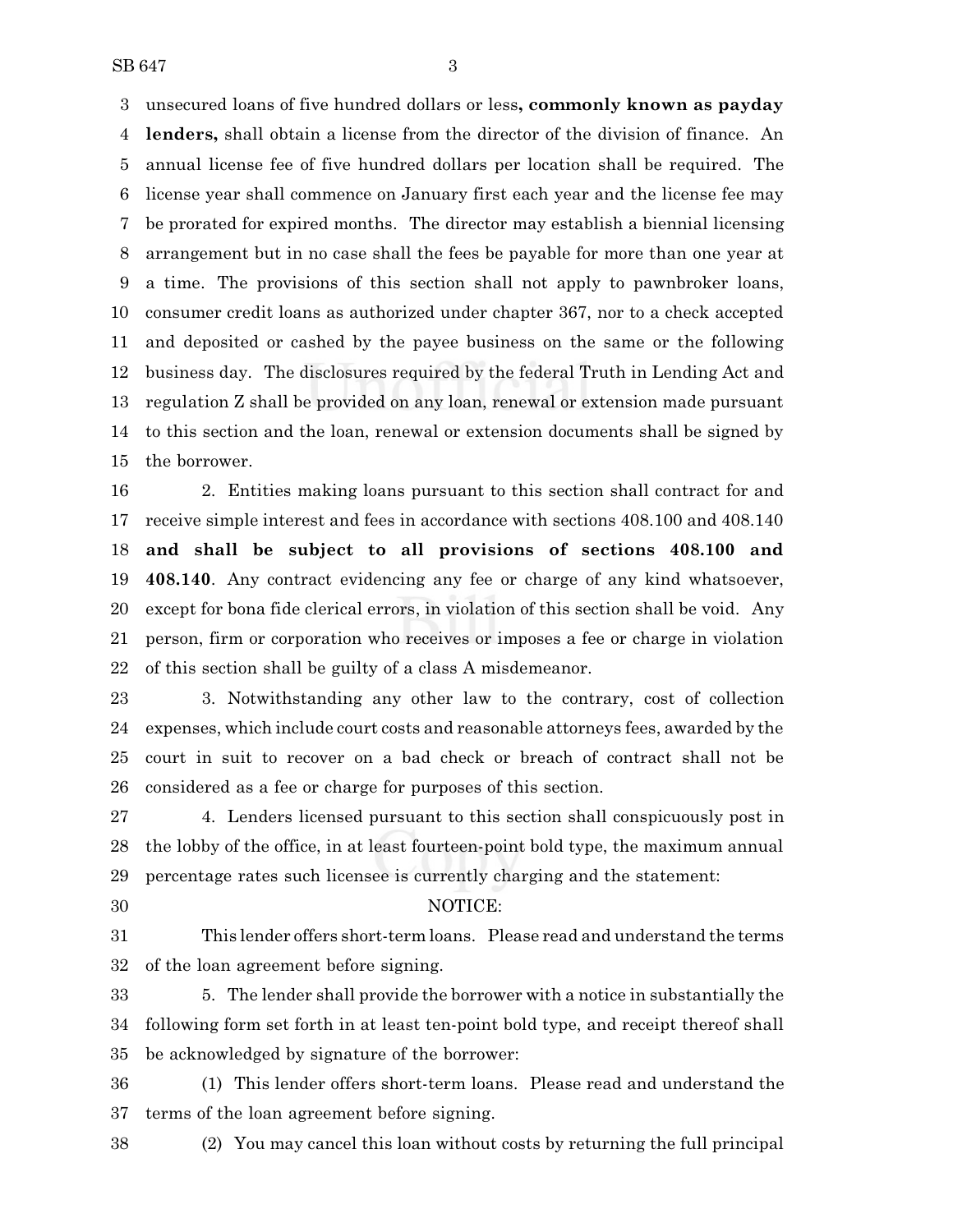balance to the lender by the close of the lender's next full business day.

 6. The lender shall renew the loan upon the borrower's written request and the payment of any interest and fees due at the time of such renewal; however, upon the first renewal of the loan agreement, and each subsequent renewal thereafter, the borrower shall reduce the principal amount of the loan by not less than five percent of the original amount of the loan until such loan is paid in full. However, no loan may be renewed more than six times.

 7. When making or negotiating loans, a licensee shall consider the financial ability of the borrower to reasonably repay the loan in the time and manner specified in the loan contract. All records shall be retained at least two years.

 8. A licensee who ceases business pursuant to this section must notify the director to request an examination of all records within ten business days prior to cessation. All records must be retained at least two years.

 9. Any lender licensed pursuant to this section who fails, refuses or neglects to comply with the provisions of this section, or any laws relating to consumer loans or commits any criminal act may have its license suspended or revoked by the director of finance after a hearing before the director on an order of the director to show cause why such order of suspension or revocation should not be entered specifying the grounds therefor which shall be served on the licensee at least ten days prior to the hearing.

 10. Whenever it shall appear to the director that any lender licensed pursuant to this section is failing, refusing or neglecting to make a good faith effort to comply with the provisions of this section, or any laws relating to consumer loans, the director may issue an order to cease and desist which order may be enforceable by a civil penalty of not more than one thousand dollars per day for each day that the neglect, failure or refusal shall continue. The penalty shall be assessed and collected by the director. In determining the amount of the penalty, the director shall take into account the appropriateness of the penalty with respect to the gravity of the violation, the history of previous violations, and such other matters as justice may require.

408.505. 1. This section shall apply to:

 (1) Unsecured loans made by lenders licensed or who should have been licensed pursuant to section 408.500;

 (2) Any person that the Missouri division of finance determines that has entered into a transaction that, in substance, is a disguised loan; and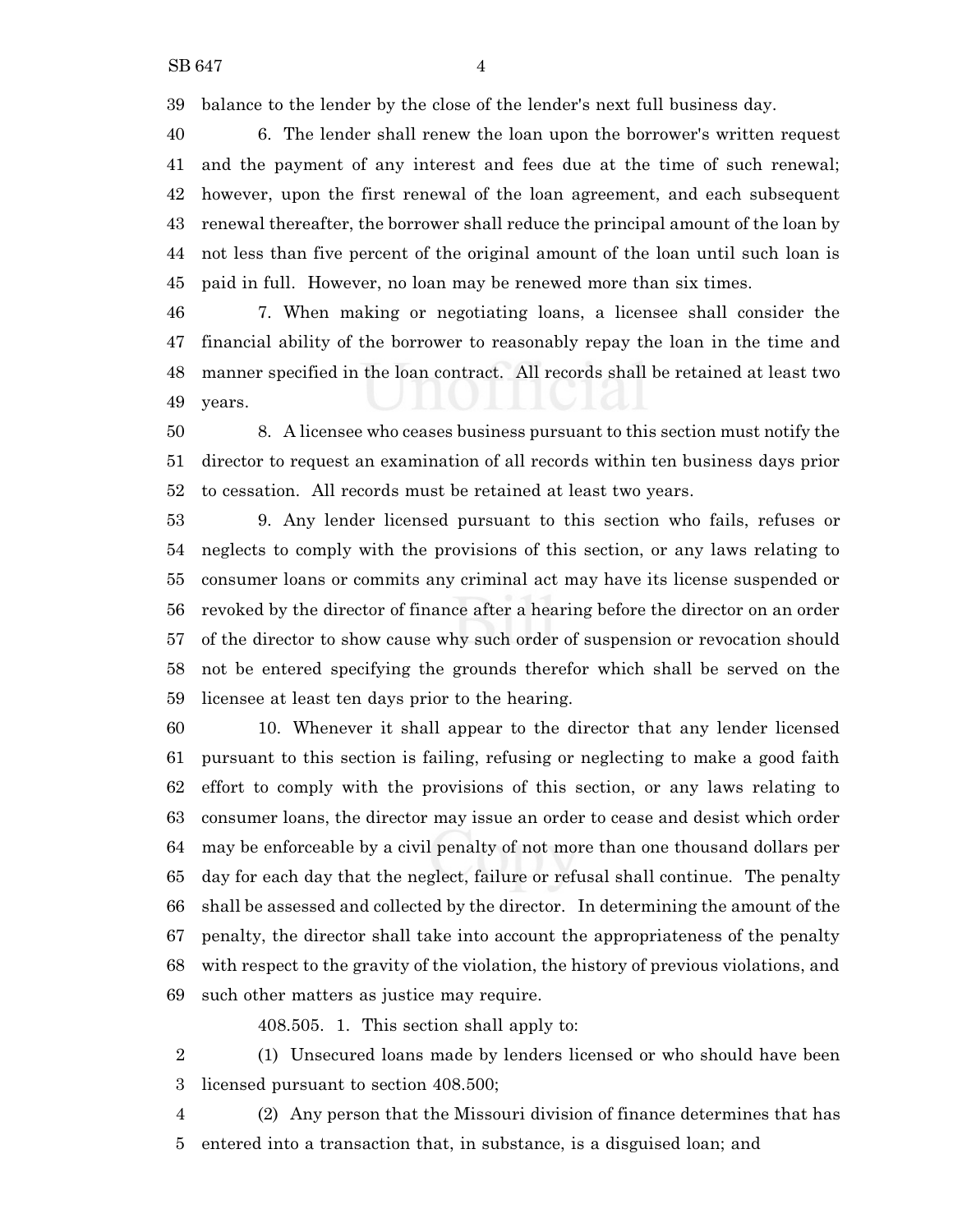(3) Any person that the Missouri division of finance determines has engaged in subterfuge for the purpose of avoiding the provisions of this section.

 2. All loans made pursuant to this section and section 408.500, shall have a minimum term of fourteen days and a maximum term of thirty-one days, regardless of whether the loan is an original loan or renewed loan.

 3. A lender may only charge simple interest and fees in accordance with sections 408.100 and 408.140 **and shall be subject to all provisions of sections 408.100 and 408.140**. No other charges of any nature shall be permitted except as provided by this section, including any charges for cashing the loan proceeds if they are given in check form. **[**However, no borrower shall be required to pay a total amount of accumulated interest and fees in excess of seventy-five percent of the initial loan amount on any single loan authorized pursuant to this section for the entire term of that loan and all renewals authorized by section 408.500 and this section.**]**

 4. A loan made pursuant to the provisions of section 408.500 and this section shall be deemed completed and shall not be considered a renewed loan when the lender presents the instrument for payment or the payee redeems the instrument by paying the full amount of the instrument to the lender. Once the payee has completed the loan, the payee may enter into a new loan with a lender.

 5. Except as provided in subsection 3 of this section, no loan made pursuant to this section shall be repaid by the proceeds of another loan made by the same lender or any person or entity affiliated with the lender. A lender, person or entity affiliated with the lender shall not have more than five hundred dollars in loans made pursuant to section 408.500 and this section outstanding to the same borrower at any one time. A lender complies with this subsection if:

 (1) The consumer certifies in writing that the consumer does not have any outstanding small loans with the lender which in the aggregate exceeds five hundred dollars, and is not repaying the loan with the proceeds of another loan made by the same lender; and

 (2) The lender does not know, or have reason to believe, that the consumer's written certification is false.

 6. On a consumer loan transaction where cash is advanced in exchange for a personal check, a return check charge may be charged in the amounts provided by sections 408.653 and 408.654, as applicable.

 7. No state or public employee or official, including a judge of any court of this state, shall enforce the provisions of any contract for payment of money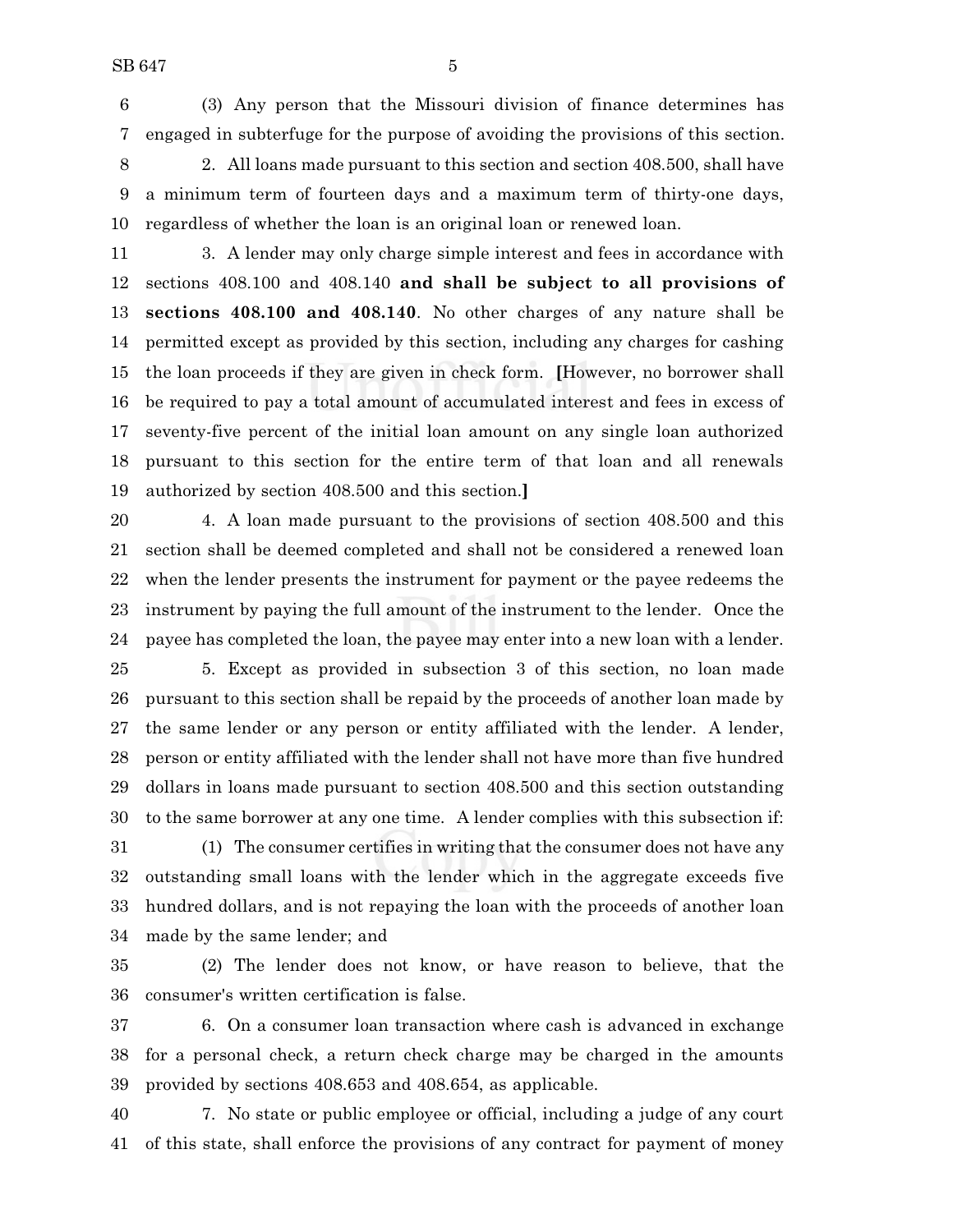subject to this section which violates the provisions of section 408.500 and this section.

 8. A person does not commit the crime of passing a bad check pursuant to section 570.120 if at the time the payee accepts a check or similar sight order for the payment of money, he or she does so with the understanding that the payee will not present it for payment until later and the payee knows or has reason to believe that there are insufficient funds on deposit with the drawee at the time of acceptance. However, this section shall not apply if the person's account on which the instrument was written was closed by the consumer before the agreed-upon date of negotiation or the consumer has stopped payment on the check.

 9. A lender shall not use a device or agreement that would have the effect of charging or collecting more fees, charges, or interest than allowed by this section, including, but not limited to:

(1) Entering into a different type of transaction;

(2) Entering into a sales lease back arrangement;

(3) Catalog sales;

 (4) Entering into any other transaction with the consumer that is designed to evade the applicability of this section.

 10. The provisions of this section shall only apply to entities subject to the provisions of section 408.500 and this section.

408.510. Notwithstanding any other law to the contrary, the phrase "consumer installment loans" means secured or unsecured loans of any amount and payable in not less than four substantially equal installments over a period of not less than one hundred twenty days. The phrase "consumer installment lender" means a person licensed to make consumer installment loans. A consumer installment lender shall be licensed in the same manner and upon the same terms as a lender making consumer credit loans. Such consumer installment lenders shall contract for and receive interest and fees in accordance with sections 408.100, 408.140, and 408.170 **and shall be subject to all provisions of sections 408.100, 408.140, and 408.170**. Consumer installment lenders shall be subject to the provisions of sections 408.551 to 408.562.

Section B. This act is hereby submitted to the qualified voters of this state for approval or rejection at an election which is hereby ordered and which shall be held and conducted on the Tuesday immediately following the first Monday in November, 2016, or at a special election to be called by the governor for that